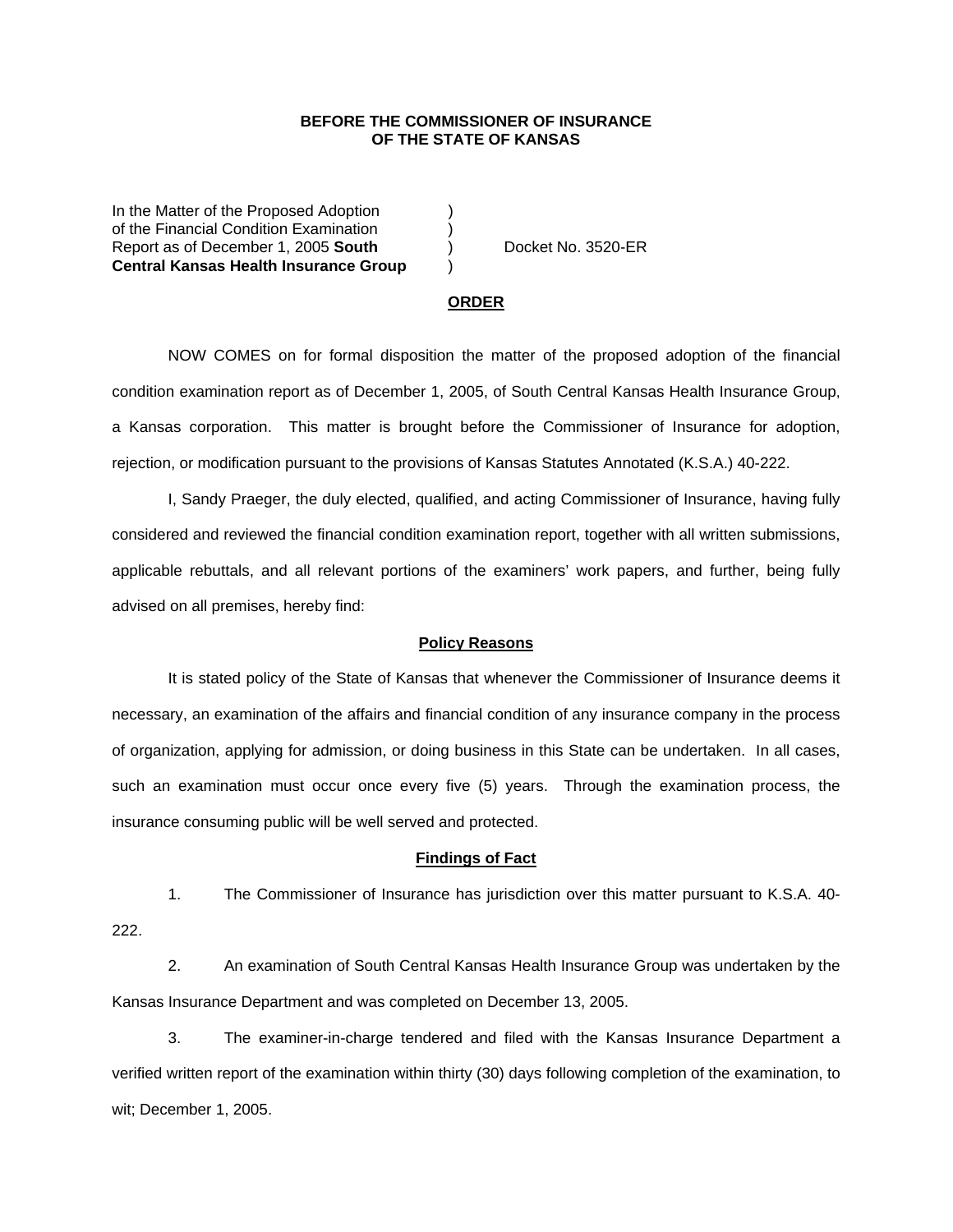4. Following receipt of the verified report, the Kansas Insurance Department transmitted the report to South Central Kansas Health Insurance Group on January 10, 2006, with a duly executed notice advising the company of its opportunity to prepare and submit to the Kansas Insurance Department a written submission or rebuttal with respect to any and all matters contained in the report. South Central Kansas Health Insurance Group was further advised that any written submission or rebuttal needed to be filed with the Kansas Insurance Department no later than thirty (30) days after receipt of the verified report.

 5. South Central Kansas Health Insurance Group filed a written acceptance of the verified report on January 24, 2006.

6. Based upon the written submission tendered by South Central Kansas Health Insurance Group, the company took no exceptions to matters contained in the verified report.

 7. Within thirty (30) days of the end of the time period allowed for written submission or rebuttal, the Commissioner of Insurance fully reviewed the report, together with all written submissions and rebuttals provided by South Central Kansas Health Insurance Group. The Commissioner of Insurance further reviewed all relevant workpapers.

 8. No other written submissions or rebuttals were submitted by South Central Kansas Health Insurance Group.

## **Conclusion of Law**

9. K.S.A. 40-222(k)(2) provides:

"Within 30 days of the end of the period allowed for the receipt of written submissions or rebuttals, the commissioner shall fully consider and review the report, together with any written submissions or rebuttals and any relevant portions of the examiners workpapers and enter an order:

- (A) Adopting the examination report as filed or with modification or corrections. If the examination report reveals that the company is operating in violation of any law, regulation or prior order of the commissioner, the commissioner may order the company to take any action the commissioner considers necessary and appropriate to cure such violations; or
- (B) rejecting the examination report with directions to the examiners to reopen the examination for purposes of obtaining additional data, documentation or information, and refiling pursuant to subsection (k); or
- (C) call and conduct a fact-finding hearing in accordance with K.S.A. 40-281 and amendments thereto for purposes of obtaining additional documentation, data, information and testimony."